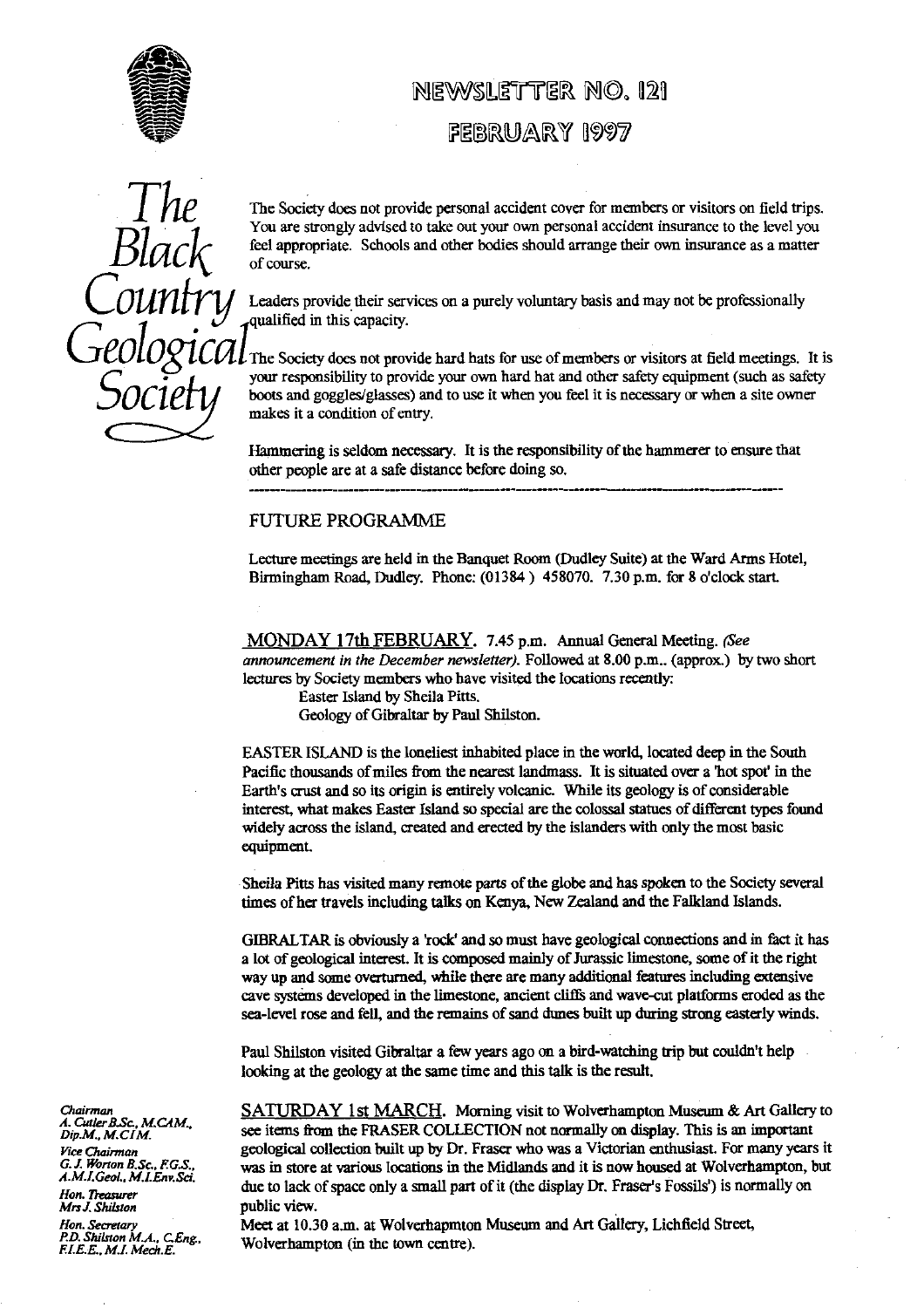The visit will be organised by Rosemary Roden, a geological conservator who carried out the work of rescuing the Fraser Collection from the basement of Himley Hall; she set up the children's display 'Dr Fraser's fossils' in the Museum as well as curating the rest of the collection which is now in store.

MONDAY 17th MARCH. Lecture: Mineral exploration in Europe by Dr. Christopher Morrissey (RTZ Mining & Exploration Ltd.)

*Dr. Morrissey writes:* "Europe has a 500 year history of mining for metals and minerals, involving some of the largest and richest orebodies that have yet been found anywhere in the world. At present, however, only a few European countries have important mining industries of that sort and the continent attracts only a small percentage of worldwide investment in mineral exploration.

Geologically there are strong incentives for selective mineral exploration in Europe, but there is a shortage of the necessary technical services and information. Overcoming these and other problems can still be worthwhile in a region that consumes about a third of all the metals and minerals mined throughout the world."

DR. MORRISSEY is responsible for RTZ's mineral exploration in Europe but also has an advisory role as their Chief Geologist, western hemisphere. He trained as a mining engineer in South Africa and has worked as an exploration geologist in Ireland, Africa, Canada, Saudi Arabia and elsewhere. More recently he managed the exploration programme developing the Morro do Oure gold deposit in Brazil and the Las Cruces copper deposit in Spain.

MONDAY 7th APRIL . *(Please note change top the date)* Lecture: Evolution and extinction of Trilobites by Dr. Bob Owens (National Museum of Wales).

Trilobites are everyone's favourite fossil and Dudley is the home of the trilobite, so we are always glad to have a lecture from an expert describing their life and times. Trilobites appeared in the Cambrian and lasted through to the Carboniferous so they had a long period of existence; during that time many varieties of trilobite appeared and they are found world-wide. Dr. Owens' lecture will describe the anatomy of the trilobite and will cover the development, success and eventual extinction of the species.

DR. BOB OWENS is a palaeontologist with the National Museum of Wales in Cardiff and has made a special study of trilobites. He lectured to the Society a couple of years ago on his 'hobby' subject "The Solar System" and now we are glad to welcome him speaking on his 'mainstream' topic.

SUNDAY 18th MAY. Field meeting to Shropshire, Wenlock Edge and Leintwardine. Leader: Dr. Paul Smith (Birmingham University).

Meet at 10.30 a.m. at Wenlock Edge Inn (grid ref: 570963) on the B4371 road about 5 miles southwest of Much Wenlock. Preferably park at the roadside NOT in the Inn car park.

The Welsh Borderland is the classic area for study of the Silurian system and it includes most of the localities after which the subdivisions are named, as well as being an area of great natural beauty. This visit will be mainly in the Silurian of Shropshire and will visit a number of key localities probably including:

> Ippikins Rock, Wenlock Edge (570965) for general view of Wenlock Edge and its setting. Hillend Farm (397877) for beds of the Silurian Llandovery series containing Pentamerus brachiopods. View Edge (416804) for Aymestry Limestone - Silurian Ludlow series. Mocktree Quarry near Leintwardine (416753) for submarine canyon features in the Ludlow series.

The lunch stop will probably be at the Plough Inn at Wistanstow (432854) about 2 miles north of Craven Arms.

DR PAUL SMITH is Curator of the Lapworth Museum, Birmingham University, and is a member of the academic staff. He is also a member of this Society and has been very helpful to the Society in many ways.

*Members of the Manchester Geological Association will be joining* us *for this field meeting.*

SUNDAY 8th JUNE. Field meeting to the southern section of the Malvern Hills. Leader: Eddie Bailey (Society Member).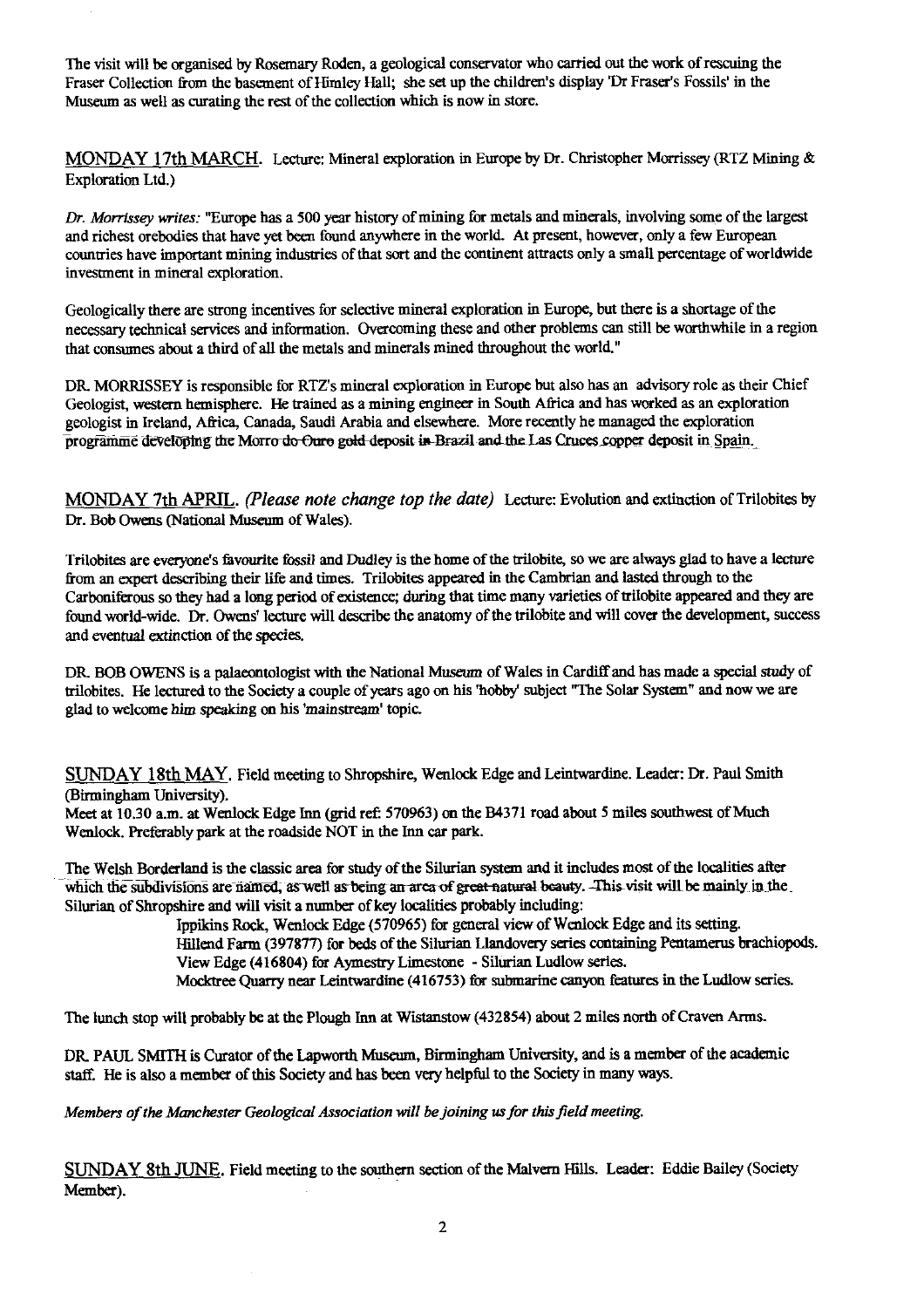FRIDAY 20th - SUNDAY 22nd JUNE. Weekend field meeting' The Western Margins of the Peak District' organised by the Geologists Association. Leader: Judy Rigby.

The meeting will be based at Buxton, Derbyshire, starting on Friday evening and finishing on Sunday afternoon. On Saturday the party will study the Carboniferous Limestone areas of the 'White Peak' around Castleton, and on Sunday the River Manifold area and Brown End Quarry at Waterhouses.

As the BCGS is affiliated to the Geologists Association, there is no leader's fee or tuition charge but members must provide their own transport and arrange their own accommodation. The meeting will be based at the Buckingham Hotel (half-board £45 per night) and the Leader can also provide some B&B addresses. Members intending to join the meeting should inform the Leader (Judy Rigby). Her phone number is (0115) 926 7699.

MONDAY 23rd JUNE. Evening field meeting (5.30 p.m. - 8.30 p.m.) to Snailbeach Historic Site and Old Mine looking at the surface features with an underground visit to the mine. Snailbeach (grid ref: 380022) is about 16km (10 miles) southwest of Shrewsbury. Leader: Peter Sheidrake (Shropshire County Council, Environmental Dept.)

SUNDAY 6th JULY. Afternoon field meeting to the Ironbridge area (meeting at 2.00 p.m.). Leader: Adrian Collings (Ove Arup/Society member).

FRIDAY 12th SEPTEMBER to SUNDAY 14th SEPTEMBER. Rock and Fossil Fair at Dudley Town Hall.

SUNDAY 12th OCTOBER. Field meeting to Aust Cliff (near the Severn Bridge) and Hock Cliff near Frampton-on-Severn. Leader: Andrew Mathieson (Bristol City Museum).

MONDAY 24th NOVEMBER Lecture by Dr. **RJ.** Kennedy (Birmingham City Museum).

MONDAY 19th JANUARY 1988. Lecture on Greenland Geology by Dr. Paul Smith (Birmingham University).

#### EDITORIAL

I treated myself over Christmas to a copy of'The Hidden Landscape: A journey into the geological Past' by Richard Fortey, published now by Pimlico. Its beautifully written and an exciting read. Totally unconnected with the above, recently I gave a lecture on the Geology of Great Britain to my local Natural History Society. I include a copy of the account of the event published in the local newspaper.

# **Members busy seeing just how the land lies**

meeting of Sutton *cocks* that were laid on our landscape is made<br>Coldfield Natural  $\frac{1}{2}$  top of them. of these sediments, **Coldfield Natural top fure** entitled The **Making of** Great

than 3,000, years old, are mountains was added in the found in the north the south in what is now to be found in the north the south in what is now<br>of Scotland, she told Devon and Cornwall.<br>members. Most of England con-

At the November these and the younger down under sea, and meeting of Sutton rocks that were laid on our landscape is made

**History Society, Kate** Very old rocks can raised up and folded.<br>A shared gave a last also be found in the The slides showed the <sup>A</sup>**Ashcroft gave a lec- also** be **found** in the The slides showed the Midlands sticking features which result<br>through younger cover from the folding, as **through younger cover from the -folding,** as Making of Great rocks in Charnwood<br>Britain: Geology and Forest, the Wrekin and \_Forest, **the Wrekin** and

**Most of Wales, the very late in the history Lake District and Scot-<br>after a late phase of volexplain how geological Lake District and** Scot- after a late phase of vol**influences can** be **picked land was built up** when canic activity in the **out and identified in the** a great mountain **chain, north** west **of Scotland: landscape,** and **how greater than the** Alps **Evidence** of **all this Great Britain has** been. **and Himalayas of today, can be seen in the landbuilt up-through time.** was welded on. **i** scape.<br>The oldest rocks, more Later, a chain of

**Theo more Later, a chain of members. Most** of **England** con-Slides were **shown** of sists of **sediments laid**

of them. of **these sediments,**

**well as pictures of Sutton's** rocks.

Landscape'. **The Malverns.** The Ice Age came<br>She attempted to Most of Wales, the very late in the history

**It's a useful reminder, especially in view of the forthcoming election, that one should not believe everything one reads in the paps!**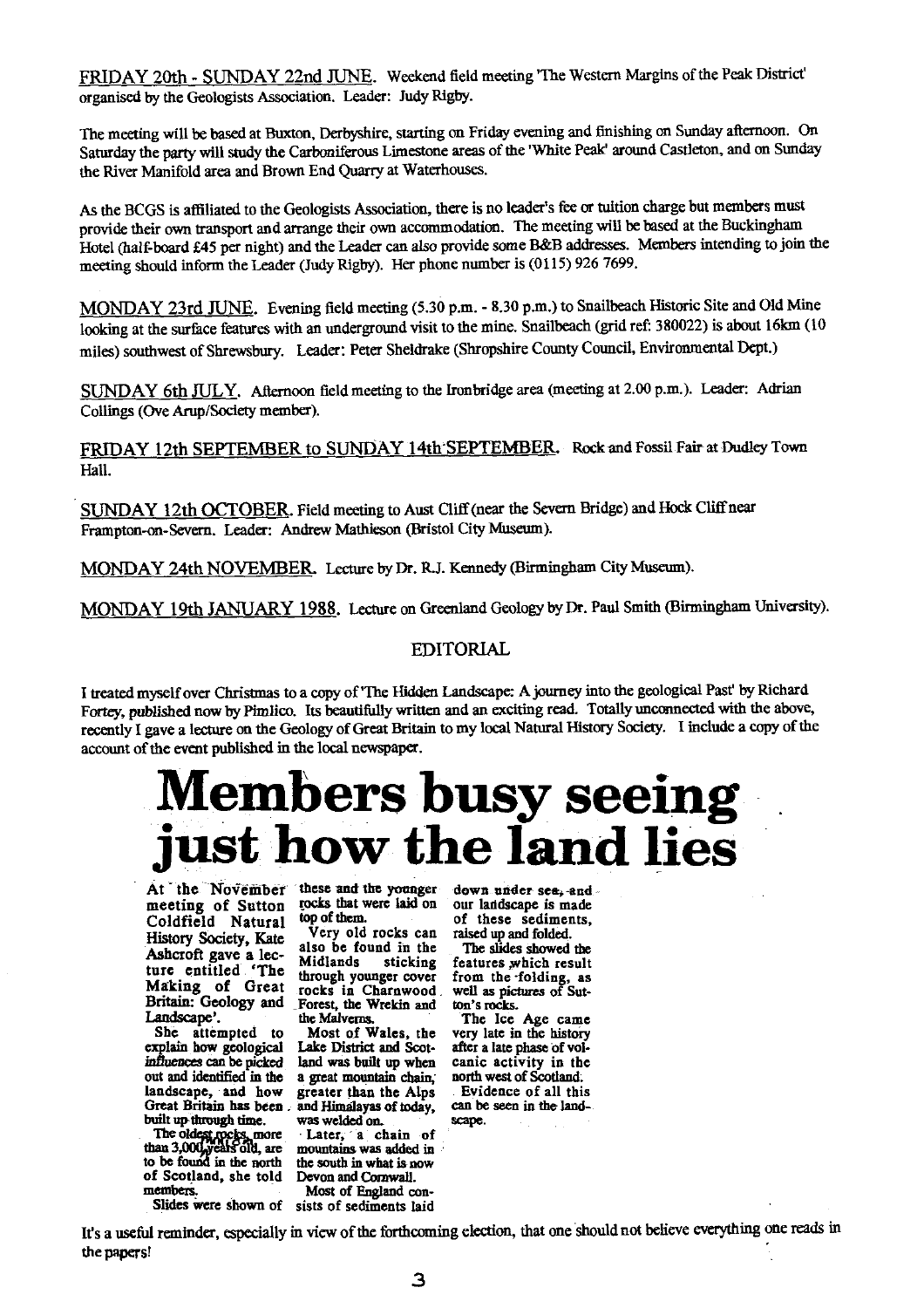#### **REPORTS**

#### Lecture: Ancient miners, modern collections by Dr. R. Ixer (Birmingham University) November 25th

#### Early Irish and copper bronzes

Until quite recently it had been accepted by the archaeological community that the oldest of the copper/bronze finds in the British Isles had been imported from Central Europe although there are numerous examples of early copper extraction and working within the U.K. Olden day workings at Great Orme, Parys Mountain, Alderley Edge and Ecton etc. immediately spring to mind. The earliest working had been attributed to the Romans. Hardly any mainland bronze artefacts contained arsenic. The fact that similar parallel operations had taken place around Mount Gabriel (Upper Devonian O.RS. facies) and Ross Island (Lower Carboniferous- Dinatian) both in the province of Munster, SW. Ireland was worthy of notice since Ireland had never been invaded by the Romans. Also of significance was the fact that most of the Irish Bronzes found in the extreme SW corner of Ireland do contain, uniquely, about 2% arsenic and that the finds decrease in number quite rapidly towards the N. and E, which in turn suggests an origin in S.W. Ireland.

Detailed and thorough searches amongst 200 or so possible locations for a suitable arsenic containing source of this 'old copper' in S.W. Ireland was carried out by Dr. Bob O'Brien of the National Museum, Dublin. Obviously the source had to be compatible with the small % of arsenic in almost all these Irish bronze artefacts. In order to confirm this postulate of a local and probably isolated extractive operation in south west Ireland it was necessary to:-

(i) establish the location of the pre-Roman mining and extraction-centres, which was very difficult because of subsequent mining activities. Clues such as the finding of crude tools for working the Cu/As ore (as at Mount Gabriel), of ore caches and spoil, of charcoal for carbon dating alongside part burnt ore and vesicular slag would provide strong supportive evidence.

(ii) carry out chemical and mineralogical analyses of all local copper occurrences to try and find an ore which matched the unusual arsenic content of these early Irish bronzes.

(iii) establish whether appropriate local technology existed in Munster

(iv) find some other criteria which could be used to confirm, quite independently, a direct fink between the artefacts and the finds.

#### Minerals and ores

There are three main types of copper minerals: (i) native copper which is quite scarce in Europe, (ii) easily recognised blue green oxy-minerals, commonly products of surface weathering in limestone environments, and (iii) dark coloured sulphidic minerals, fahlerz, from which it is very difficult to extract copper but which could contain arsenic. The problem is that since arsenic only occurs in this third type of copper how did the Irish manage to produce copper/arsenic bronze?

#### A Bronze aae Irish detective story.

Recent trends in archaeological thinking are inclined to the view that around 2000 B.C. the production of Beakers and more especially copper artefacts had developed more or less simultaneously yet independently in certain localities and was probably not the result of yet another invasion from Europe. In Ireland the oldest 'Bronze Age' metal artefacts found so far are of nearly pure unalloyed copper, too soft to make good tools and weapons. Perhaps in Ireland the Bronze Age was preceded by a 'Copper Age'.

#### So what about the arsenic?

Beware archaeologists who delve into the dustiest, most obscure and almost forgotten mineral collections. One of them had found a good hand specimen of olivenite, which is quite rare, in an Irish museum. Hey presto!..... the solution!, this had to be the source of the elusive arsenic. Unfortunately one swallow does not make a summer. Olivenite is very rare, and Bob Ixer was able to show that there is hardly any in Ireland. In a tour de force of reflectance microscopy slides, which took my breath away, he was able to identify an amazing variety of minerals, often in minuscule quantities; but no olivenite. (Surely Anfield is the main source of Spion Kopite!)

A systematic, science based approach, narrowed the earliest production sites down to Mt. Gabriel and Ross Island, both just within the Cornubian mineralization field. No early Bronze Age site, uncontaminated by more recent activities was found but in the limestone caves at Ross Island there are many ore types including some fahlerz and at nearby Muckross various Co/Ni/Cu/ As/ S minerals. In 1995 O'Brien found 4 tiny bits of ancient vesicular slag and some burnt ore alongside shards of Bronze age beakers beneath much recent spoil and Ixer found microscopic blebs of Cu/ As bronze in the slag. Thus a slag producing process must have been employed. However its not at all clear exactly what flux was used (silica?) or even which mineral was the actual source of the arsenic. Nevertheless Ross Island seems to have everything.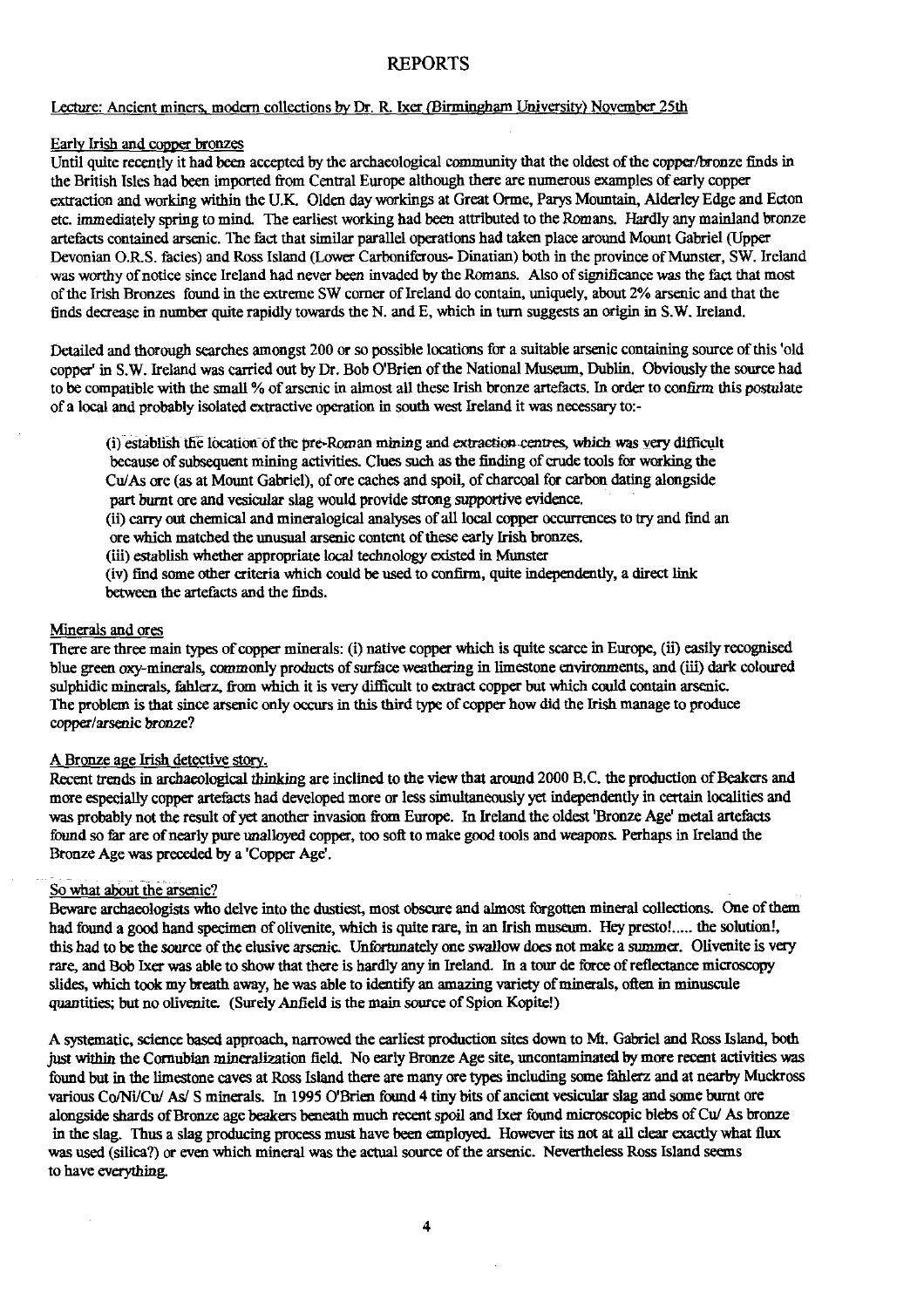Since all copper minerals contain a trace of lead, mass spectrometric analyses to determine the isotopic ratio Pb(204) radiogenic Pb(206) in Irish bronzes and in Irish copper containing minerals could be useful in establishing whether any correlation existed between them. Since the ratio in both the Cu/As bronzes and the Ross Island samples showed similar deviations from the standard crustal values it gave strong support to the claim of Ross Island to have been the site of the earliest Bronze Age copper working in the whole of the British Isles, about 4000 years ago. It also strongly suggested that there have been two widely separated copper mineralization events in SW Ireland.

(A more detailed illustrated account of this lecture is available on request to the editor.) Alf Cole.

#### Report of the Annual meeting of the Tectonic Studies group of the Geological society of London. 15-18 December 1996 Report from Dr. Jonathan\_ Turner of Birmingham University

Tectonics is that branch of geology and geophysics that deals with the dynamics of, and the mechanisms by which, Earth's principal topographic features - its mountain ranges, basins, plateaux and deep oceanic trenches - are formed and deformed. During the week preceding Christmas, an assortment of approximately 180 geologists and geophysicists from across Europe and the US convened at Birmingham for the 27th annual meeting of the Tectonic Studies Group of the Geological Society of London. The TSG has become the principal UK forum for the presentation of current research in tectonics and structural geology. It has a long tradition of informality and open discussion and, consequently, there was a fairly even balance of talks and posters from professional earth scientists and from research students.

The three days of technical sessions were preceded on the Sunday by a field excursion in the Birmingham area. This provided an opportunity to study the regional setting and structural sedimentary characteristics of the distinctive red Triassic sandstone that crops out throughout the West Midlands. Across much of NW Europe, the favourable porosity and permeability of the Triassic sandstones makes them an excellent reservoir for large accumulations of oil and gas. The day included a visit to a rare example of an active oil seep in Triassic rocks that was discovered by a Birmingham postgraduate just outside the village of Cookley, near Kidderminster. The seep testifies unequivocally to the presence of organic carbon-rich "source rocks" beneath the so called Worcester Graben (rift valley) that are currently experiencing just the right combination of temperature and pressure to generate and expel oil.

Oral and poster presentations combined direct observations from fieldwork, rock deformation experiments and laboratory analysis, and remotely sensed data from satellite and deep seismic probing, to investigate a variety of tectonic problems. A large number of presentations were devoted to understanding mechanisms by which faults propagate in the sub-surface, and are then reactivated repeatedly during subsequent periods of stress build-up. Interest in faults and faulting is currently a prime area of structural geological research due largely to their economic significance. Faults probably constitute the principal conduit along which hydrocarbons and are mineral bearing fluids are transported, sometimes from tens of kilometres beneath the surface, to relatively shallow depths in the crust. However, as well as being required to transmit fluids, oil companies are realising the important role played by faults in sealing oil and gas fields by acting as barriers to fluid flow. Improved understanding of faults means that the history of faulting is now routinely incorporated in oil companies' evaluations of prospectivity. Furthermore, increasing realistic models of fault systems are helping reservoir engineers to plan the production schedules of new oil and gas fields.

Another highlight of the meeting was the session devoted to Himalayan tectonics. The Himalaya and Tibet plateau comprise the thickest crust on Earth (c. 80km) and they are undergoing the most rapid rates of uplift (around 2cm/yr in the Karakoram mountains of northern Pakistan). They are largely responsible for the Asian monsoon and, by drawing down CO, as an essential part of rock weathering, they are directly implicated in Tertiary global cooling. Hence, investigations of Himalayan tectonics tend to be strongly multi-disciplinary with major implications for other branches of science. As the chief area on the continents presently undergoing horizontal shortening, the Himalaya provide a superb natural laboratory in which to study relations between compressional deformation, crustal thickening and the rheological and chemical changes that accompany the temperature and pressure metamorphism of the rocks caught up in mountain -building. During the meeting, many presenters were able to draw parallels between the Himalaya and observations from ancient, and now inactive mountain belts such as the Caledonian mountains of the Scottish Highlands.

Research presented from Birmingham concentrated mainly on the use of seismic reflection profiling to investigate the development of hydrocarbon-bearing basins in Cardigan Bay and offshore West Africa. Funded largely by oil and gas exploration companies, this research has integrated observations from boreholes and fieldwork and the seismic data to reconstruct the history of sedimentary basin subsidence, uplift and deformation. A notable highlight has been the recognition of large-scale submarine slumps that developed during periods of especially deep water. Offshore West Africa, slabs of limestone, up to 2km thick and 20km wide, slid some 20km westward into deep water from a shallow